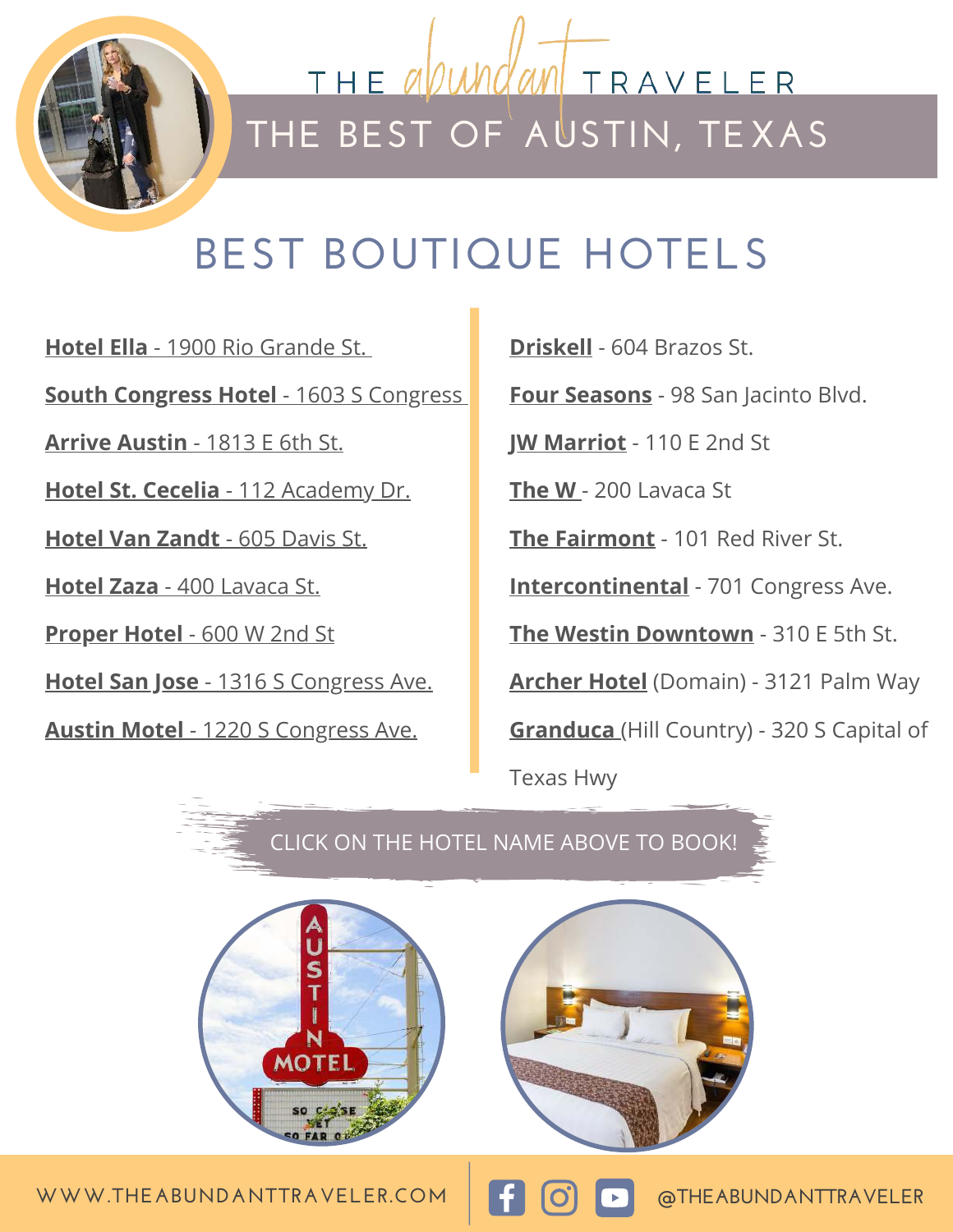### <u>THE abun</u> TRAVELER **THE BEST OF AUSTIN, TEXAS**

### **BEST RESTAURANTS**

**[South Congress Cafe](http://southcongresscafe.com/)** (Brunch) - 1600 S Congress Ave.

**[Taco Deli](http://tacodeli.com/)** (Best Tacos) - 301 Congress Ave.

**[Chuy's](https://www.chuys.com/)** (Tex-Mex) - 1728 Barton Springs Rd.

**[Fonda San Miguel](http://www.fondasanmiguel.com/)**(Interior Mexican) - 2330 W N Loop

**[G'raj Mahal](http://grajmahalaustin.com/)** (Indian) - 73 Rainey St

**[Odd Duck](http://oddduckaustin.com/)** (Farm to Table) - 1201 S Lamar Blvd.

**[Emmer & Rye](http://emmerandrye.com/)** (Farm to Table) - 51 Rainey St. #110

**[Franklin BBQ](http://franklinbarbecue.com/)** - 900 E 11th St.

**[La Barbecue](https://www.labarbecue.com/)** (2nd choice) - 2027 E Cesar Chavez St.

[J](https://www.justines1937.com/)**[ustine's](https://www.justines1937.com/)** (French Bistro) - 4710 E 5th St.

**[Uchi](http://uchiaustin.com/)** (Sushi) - 801 S Lamar Blvd.

**[Sway](http://swaythai.com/)** (Thai) - 1417 S 1st St.

**[Super Thai](https://superthaicuisine.com/)** (Thai) - 2024 S Lamar Blvd.

**[Perla's](http://perlasaustin.com/)** (Seafood) - 1400 S Congress Ave.

**[Bob's Steakhouse](http://www.bobs-steakandchop.com/austin/)** (Steak) - 301 Lavaca St.

**[Red Ash](http://www.redashgrill.com/)** (Italian) - 303 Colorado St. #200

**[Jeffrey's](http://jeffreysofaustin.com/)** (Fine Dining) - 1204 W Lynn St





RESTAURANT NAMES CLICKABLE!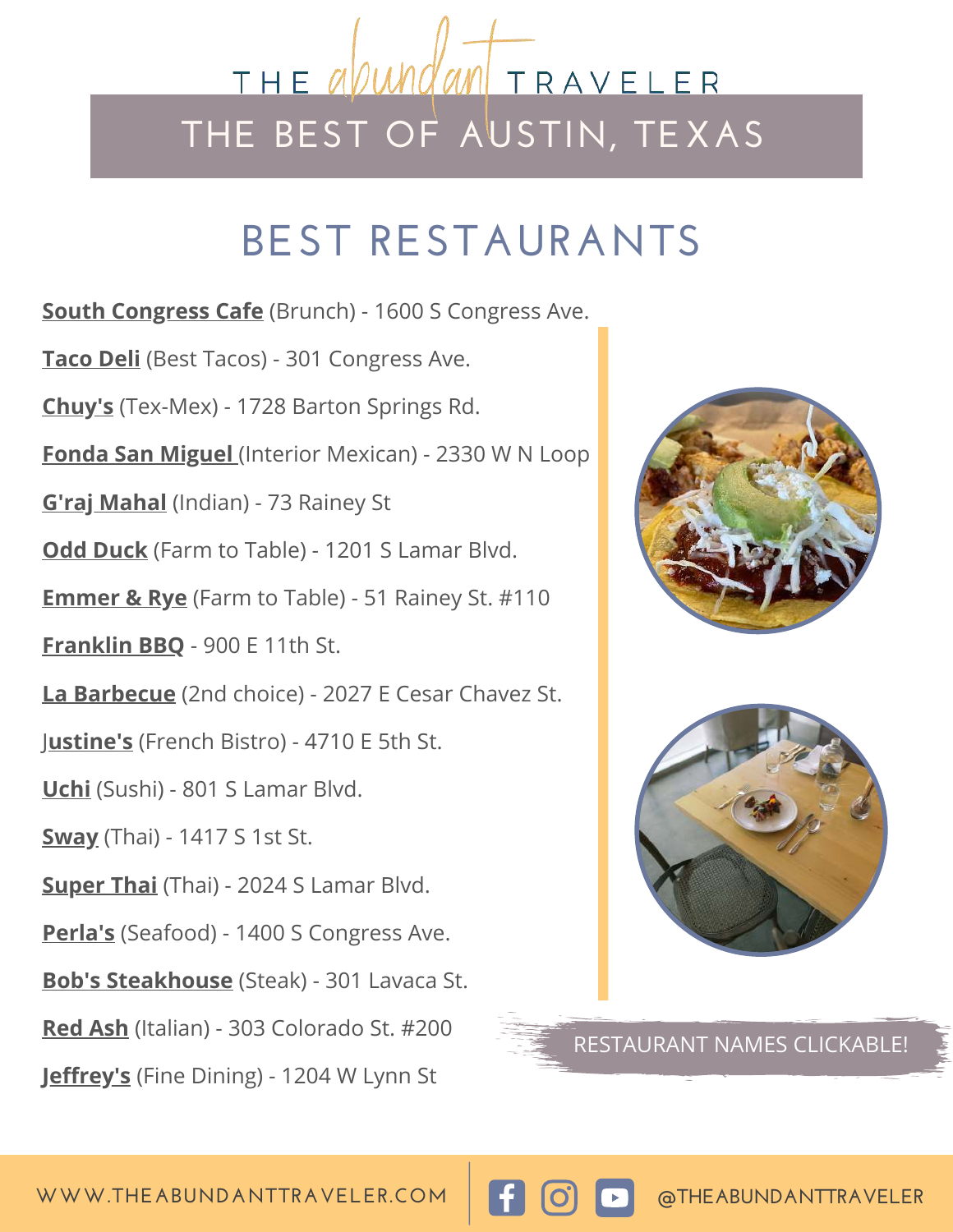# THE apun MTRAVELER **THE BEST OF AUSTIN, TEXAS**

# **MUSIC VENUES**

**[Antone's](https://www.antonesnightclub.com/)** (Blues) - 305 E 5th St.

**[High Ball](http://thehighball.com/)** (Motown) - 1120 S Lamar Blvd. **[Saxon Pub](https://www.thesaxonpub.com/)** (Singer/Songwriter) - 1320 S Lamar Blvd. **[Cactus Cafe](https://cactuscafe.org/)** (Singer/Songwriter) - 2247 Guadalupe St. **[Hole in the Wall](https://www.holeinthewallaustin.com/)** (Singer/Songwriter) - 2538 Guadalup[e](https://amzn.to/3g4jgIX)  **[The Broken Spoke](https://www.brokenspokeaustintx.net/)** (Country) - 3201 S Lamar Blvd. **[Speakeasy](http://speakeasyaustin.com/)** (Mixed genre) - 412 Congress Ave D. **[Continental Club](https://continentalclub.com/)** (Mixed genre) - 1315 S Congress Ave. **[The 3TEN](https://3tenaustin.com/)** - (Mixed genre) - 310 W Willie Nelson Blvd. **[Scoot Inn](https://scootinnaustin.com/)** (Iconic Mixed Genre) - 1308 E 4th St. **[ACL Live](https://acl-live.com/)** (Big Names) - 310 W Willie Nelson Blvd. **[Stubbs](https://www.stubbsaustin.com/)** (Big Names) - 801 Red River St. **[The Elephant Room](https://www.elephantroom.com/)** (Jazz) - 315 Congress Ave. **[Continental Club](https://continentalclub.com/)** (Jazz/Mixed) - 1315 S Congress Ave. **[The White Horse](https://www.thewhitehorseaustin.com/)** (Rockabilly/Swing) - 500 Comal St. **[C Boys](https://www.cboys.com/)** (Rockabilly) - 2008 S Congress Ave. **[Sagebrush](https://sagebrushtexas.com/)** (Country) - 5500 S Congress Ave.

**[The Little Longhorn](https://thelittlelonghornsaloon.com/)** (Country) - 5434 Burnet Rd.





VENUE NAMES CLICKABLE!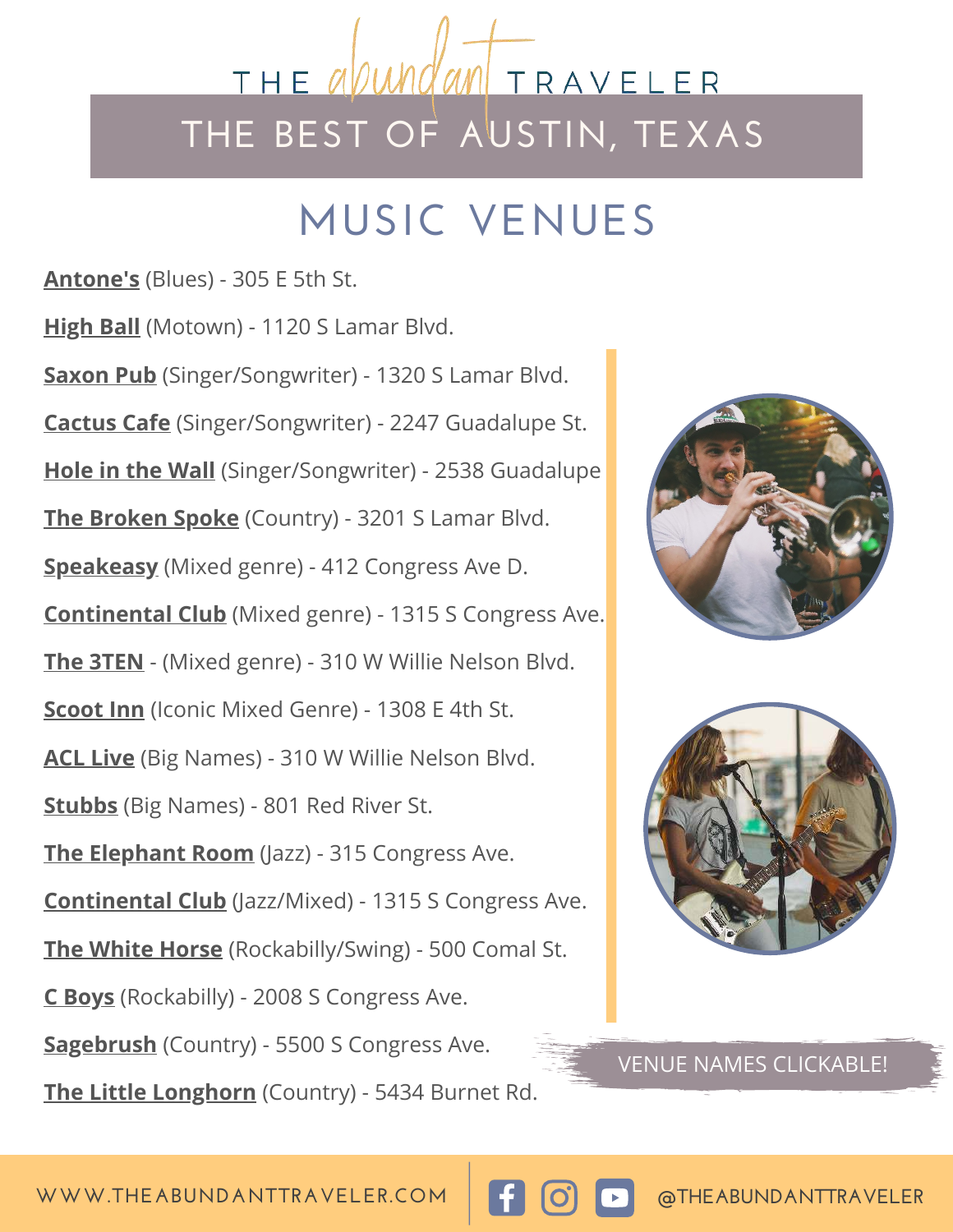### THE a*pun* M TRAVELER **THE BEST OF AUSTIN, TEXAS**

# **ATTRACTIONS**

**[Barton Springs Pool](http://austintexas.gov/page/pools-splash-pads)** - 2131 William Barton Dr.

**[Zilker Park](https://austintexas.gov/department/zilker-metropolitan-park)** - 2207 Lou Neff Rd.

**[Barton Creek Greenbelt](https://austinparks.org/barton-creek-greenbelt/)** - 3755 S Capital of Texas Hwy.

**[Texas Capital](https://tspb.texas.gov/prop/tc/tc/capitol.html)** - 1100 Congress Ave

**[Oasis](https://oasis-austin.com/)** (for sunset) - 6550 Comanche Trail

**[Umlauf Sculpture Garden](https://www.umlaufsculpture.org/)** - 605 Azie Morton Rd.

**[Lake Austin Spa](https://www.lakeaustin.com/?utm_source=google-gmb&utm_medium=organic&utm_campaign=gmb)** - 1705 S Quinlan Park Rd.

**[South Congress](https://goo.gl/maps/pugobit1ZwGTug3L6)** (Sunday) - Between 290 & Stassney

**[Hike & Bike Trail](https://goo.gl/maps/YVbkA7nYb6qba9Q56)** - Surrounding the river downtown

**[Congress Bridge Bats](https://goo.gl/maps/HqMxovBKWHwpHS278)** - Underneath Congress Bridge

**[Laguna Gloria](http://www.thecontemporaryaustin.org/)** - 3809 W 35th St.

**[Blanton Museum](http://www.blantonmuseum.org/)** - 200 E Martin Luther King Jr Blvd.

**[Paramount Theatre](http://www.austintheatre.org/)** - 713 Congress Ave.

**[Esther's Follies](https://www.esthersfollies.com/)** (Comedy) - 525 E 6th St.

**[Lady Bird Lake](https://goo.gl/maps/tkJeQP3iQEYZRGpr6)** (Kayak/SUP)

**[Austin Central Library](http://library.austintexas.gov/central-library)** - 710 W Cesar Chavez St. **ATTRACTION NAMES CLICKABLE!** 





**WWW.THEABUNDANTTRAVELER.COM @THEABUNDANTTRAVELER**